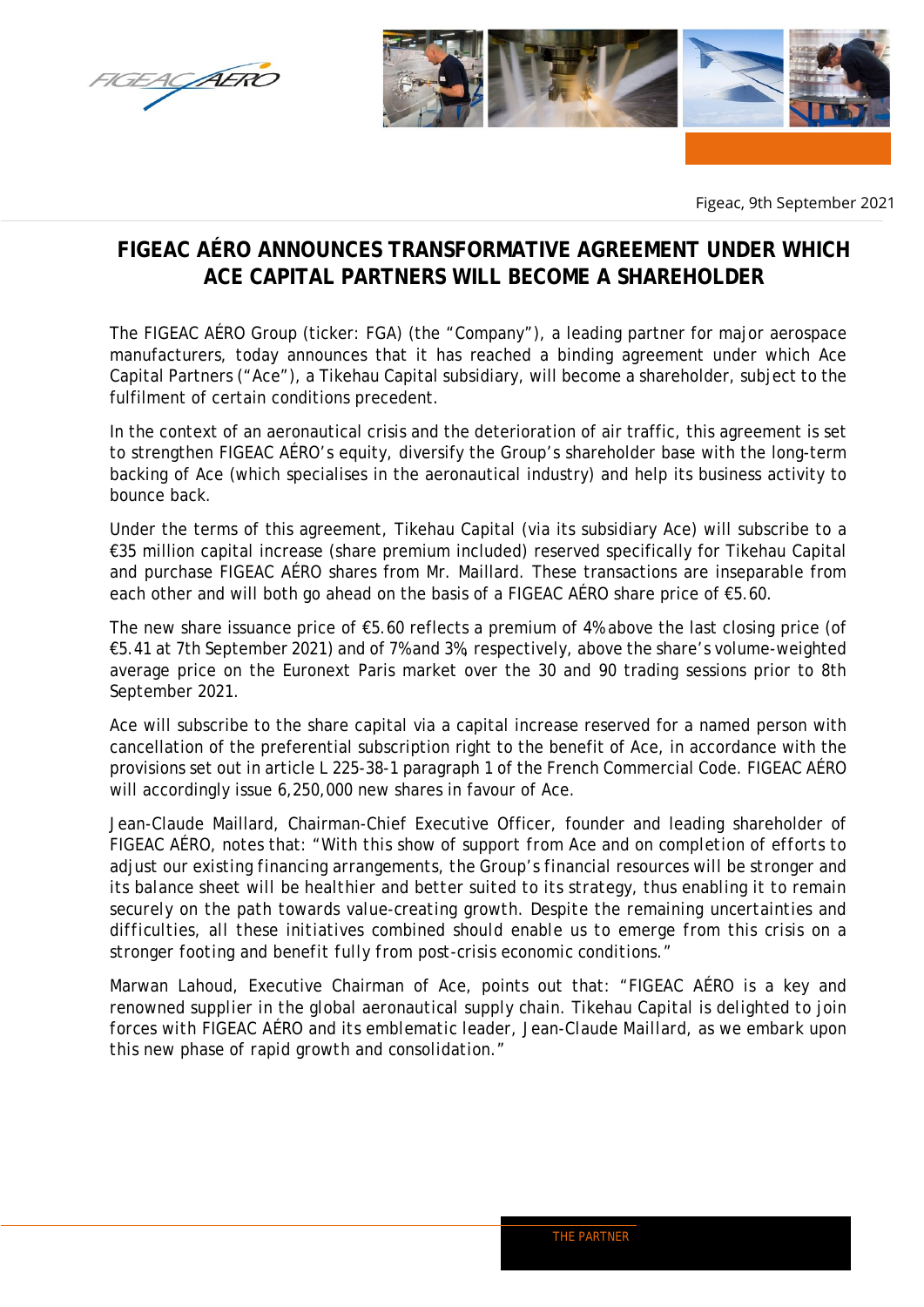FIGEACAERO

On completion of these transactions, the Company's share capital will amount to €4,570,736.76 (i.e. 38,089,473 shares with a unit value of €0.12) and Ace will own 10,000,000 shares corresponding to approximately 26.25% of FIGEAC AÉRO's share capital and 17.24% of its voting rights. Ace will act in concert with Mr. Maillard and SC Maillard et Fils, both of which will continue to hold more than the majority of FIGEAC AÉRO's share capital and voting rights.

A breakdown of FIGEAC AÉRO's share capital and voting rights, pre-capital increase and postcapital increase, is as follows:

| <b>Shareholders</b>                                                                                  | Before Ace's acquisition of a stake |                         |                  |                                | After Ace's acquisition of a stake |                         |                      |                                |
|------------------------------------------------------------------------------------------------------|-------------------------------------|-------------------------|------------------|--------------------------------|------------------------------------|-------------------------|----------------------|--------------------------------|
|                                                                                                      | <b>Share</b><br>capital             | Share capital<br>$(\%)$ | Voting<br>rights | <b>Voting rights</b><br>$(\%)$ | Share capita                       | Share capital<br>$(\%)$ | <b>Voting rights</b> | <b>Voting rights</b><br>$(\%)$ |
| SC Maillard et<br>Fils                                                                               | 12,496,000                          | 39.25%                  | 24,992,000       | 45.03%                         | 12,496,000                         | 32.81%                  | 24,992,000           | 43.09%                         |
| J.C Maillard                                                                                         | 11,498,492                          | 36.11%                  | 22,895,154       | 41.25%                         | 7,748,492                          | 20.34%                  | 15,395,154           | 26.54%                         |
| Maillard family<br>sub-total                                                                         | 23,994,492                          | 75.36%                  | 47,887,154       | 86.28%                         | 20,244,492                         | 53.15%                  | 40,387,154           | 69.63%                         |
| Ace                                                                                                  |                                     |                         |                  |                                | 10,000,000                         | 26.25%                  | 10,000,000           | 17.24%                         |
| Acting-in-<br>concert<br>agreement to<br>be established<br>between the<br>Maillard family<br>and Ace |                                     |                         |                  |                                | 30,244,492                         | 79.40%                  | 50,387,154           | 86.87%                         |
| Employees                                                                                            | 76,986                              | 0.24%                   | 153,458          | 0.28%                          | 76,986                             | 0.20%                   | 153,458              | 0.26%                          |
| Other<br>registered<br>shares                                                                        | 148,269                             | 0.47%                   | 266,048          | 0.48%                          | 148,269                            | 0.39%                   | 266,048              | 0.46%                          |
| Treasury shares                                                                                      | 425,282                             | 1.34%                   |                  |                                | 425,282                            | 1.12%                   |                      |                                |
| Free float                                                                                           | 7,194,444                           | 22.60%                  | 7,194,444        | 12.96%                         | 7,194,444                          | 18.89%                  | 7,194,444            | 12.40%                         |
| Total                                                                                                | 31,839,473                          | 100.00%                 | 55,501,104       | 100.00%                        | 38,089,473                         | 100.00%                 | 58,001,104           | 100.00%                        |

Note 1: At 31st March 2021, the share capital consisted of 31,839,473 shares and 55,501,104 voting rights.

A shareholder with a 1.00% stake pre-capital increase will own a 0.84% stake post-capital increase, while a shareholder with 1.00% of voting tights pre-capital increase will hold 0.96% of voting rights post-capital increase.

This reserved capital increase is subject to approval by FIGEAC AÉRO shareholders who will be convened to vote on the matter in the fourth quarter of 2021, bearing in mind that Mr. Maillard and SC Maillard & Fils have already made a commitment to vote in favour of this capital increase.

Alongside this capital investment, Tikehau Capital (via its subsidiary Ace) has also undertaken to subscribe to bonds to be issued by FIGEAC AÉRO for a minimum amount of €10 million.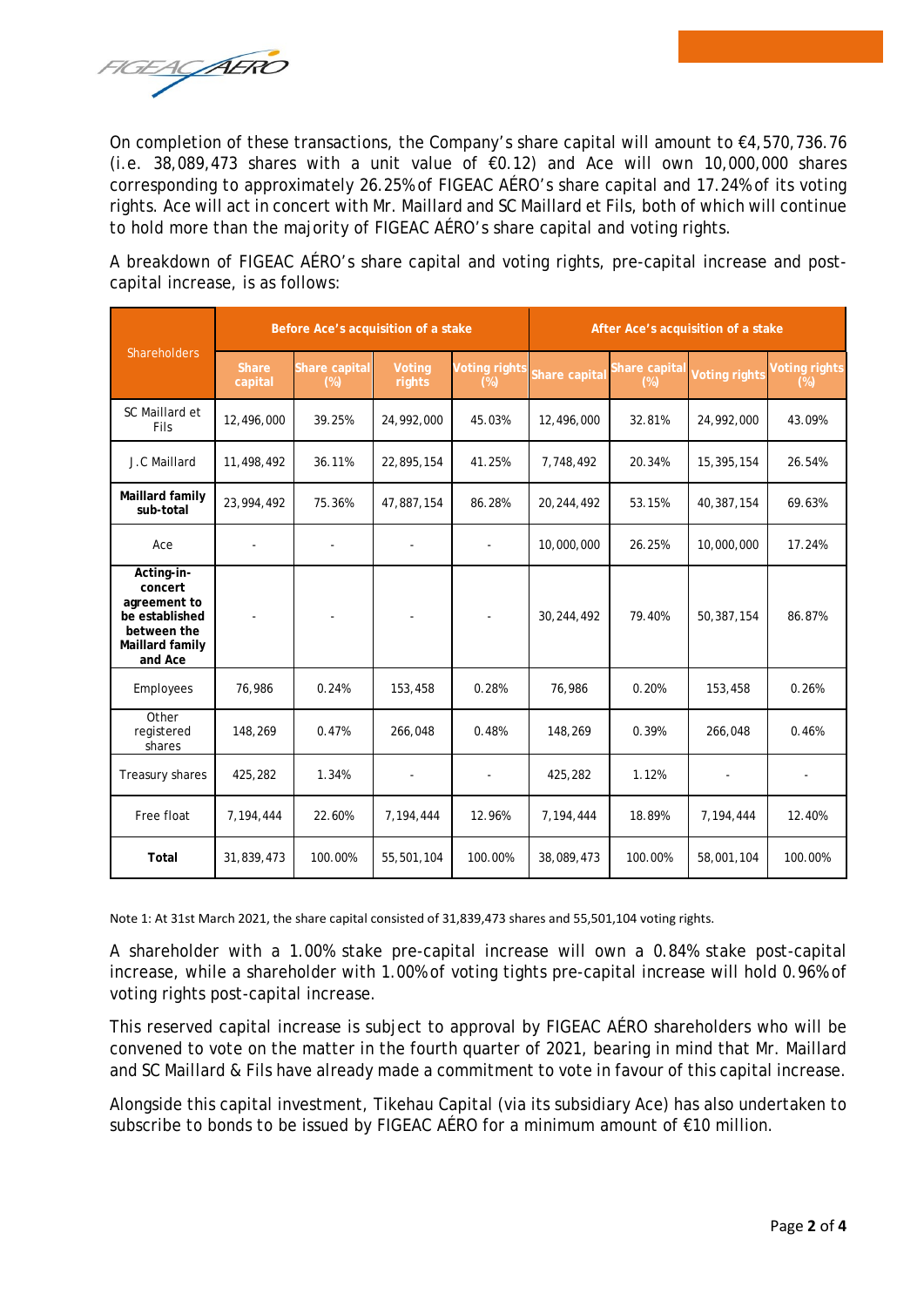FIGEACAERO

These transactions are subject to certain conditions precedent, namely: (i) FIGEAC AÉRO reaches an agreement with its creditors to reschedule its main bank loans and adjust its convertible bond (ORNANE) redemption profile, both of which have become necessary in light of the unprecedented impact of the crisis affecting the aeronautical industry and (ii) the Autorité des marchés financiers ("AMF", France's financial markets regulator) grants an exemption from the obligation to make a mandatory buyout offer during the course of the transactions agreed with Ace in FIGEAC AÉRO's share capital.

These transactions are scheduled to go ahead in the fourth quarter of 2021. The success of the planned transactions with Ace remains subject to any issues inherent in the conditions precedent such as those described above.

Based on its estimated expenditure, its cash position at 31st August 2021 and the net proceeds from the planned transactions stipulated in the agreement, and subject to said transactions actually being completed, the Company believes it will be able to fund its operations over the coming years as these measures are going to enhance its long-term financial resources. The Company intends to use the net proceeds from the planned transactions to finance its transformation plan "Route 25", its working capital requirements and its general financing needs.

The issuance of new shares will not be the subject of a prospectus submitted to the AMF for approval.

## Risk factors

The Company draws the public's attention to the risk factors relating to the Company and to its business activity, as described in its Annual Financial Report at 31st March 2021 available on the Company's website (www.figeac-aero.com – Investor Area section).

In addition, investors are asked to take the following risks into consideration: (i) the transactions described above may not be completed if any of the conditions precedent stipulated in the agreements are not met, (ii) the Company's share price may fluctuate and move below the subscription price of the shares issued as part of the share issuance, (iii) the volatility and liquidity of the Company's shares may fluctuate significantly, (iv) Company shares may be sold on the market, which would have an adverse impact on the Company's share price, and (v) the Company's shareholders may potentially find their stakes significantly diluted as a result of any future capital increases that might become necessary if the Company needs to raise more funds.

## ABOUT FIGEAC AÉRO

The FIGEAC AÉRO Group, a leading partner for major aeronautical manufacturers, specialises in producing light alloy and hard metal structural parts, engine parts, landing gear and sub-assemblies. FIGEAC AÉRO is a global group operating in France, the USA, Morocco, Mexico, Romania and Tunisia. The Group generated annual revenue of €204.6 million in the year to 31st March 2021.